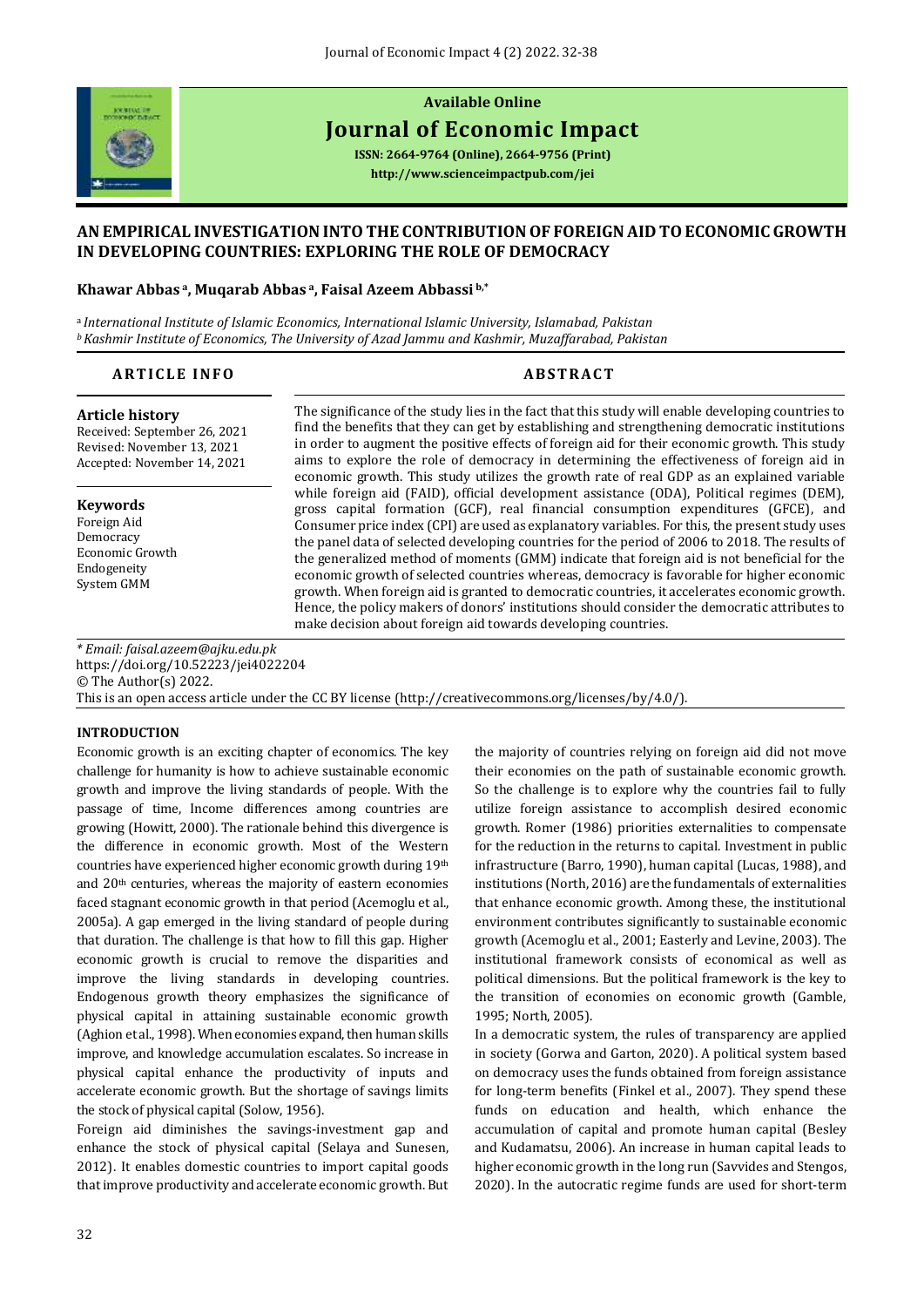benefits such as conflict management to protect their government (Magaloni, 2006). When short-term benefits are preferred over long-term benefits, it does not contribute significantly to sustainable economic growth.

Some people challenge the view that democratic governments make efficient use of resources in developing economies. The possibility is that the myopic behavior of politicians and influential self-interest groups make the provision of resources in a suboptimal way. People argue that democratic governments prefer instant consumption instead of profitable investment to accomplish the popular demands of the public. Moreover, democracies cannot be enveloped by the benefits of rent-seekers and are unable to employ the resources capably, and democracies are inclined to conflicts due to ethnic, social, and class struggles. At the same time, authoritarianism contributes to repressing conflicts, repelling sectional interests, and taking powerful measures necessary for economic growth. There are inclusive results about the role of the political structure in attaining higher economic growth. So the purpose of this study is to check the effectiveness of foreign aid for economic growth conditional upon the political structure that consists of democratic and autocratic regimes.

Furthermore, developing countries have lack of physical capital, which limits achieving the desired economic growth. Foreign aid injects the capital into the market and diminishes the financial constraint that is helpful to obtaining economic growth. In this scenario, a positive relationship was observed between foreign aid and economic growth (Kargbo, 2012; Hotouom, 2015; Mohapatra et al., 2016; Nyoni and Bonga, 2017). Solow (1956) examined the role of physical capital in economic growth. The inflow of foreign funds increases the stock of physical capital, which improves human capital and is beneficial for long-run economic growth. But there are many countries that rely on foreign aid for many years and could not able to achieve economic independence. So foreign aid does not play an important role in economic growth (Fashina et al., 2018; Kolawole, 2013; Ramadhan et al., 2016). The reason is that diminishing returns of capital inflow of foreign funds does not increase economic growth. Some studies favour the hypothesis that foreign aid reduces economic growth (Onyibor et al., 2018; Stojanov et al., 2019). Thus it remains inconclusive to examine the role of foreign aid for desired economic growth.

Corruption, economic inefficiency, and improper economic policies have been highlighted in the literature that reduces the effectiveness of foreign aid for economic growth. Tavares (2003) observed that a rise in foreign aid decrease corruption. Okada and Samreth (2012) examined that the effectiveness of foreign aid to reduce corruption is more significant in less corrupt countries and depends on the conditions set by the donors' countries. Mohamed et al. (2015) observed that foreign aid reduces corruption, but the effectiveness of foreign aid in reducing corruption is more in high corrupt countries. There is a close link between the quality of institutions and corrupt practices. Strengthening economic as well as legal institutions limit corrupt practices (Lawal, 2007).

Along with economic and legal institutions, the political structure is the main contributor to the effectiveness of foreign aid for higher economic growth. Acemoglu et al. (2005b) observed that institutional quality is the main cause of economic growth. Improvements in the institutional quality enhance inputs productivity and higher economic growth (Acemoglu et al., 2010). Political institutions are crucial to the availability and effectiveness of foreign aid (Tingley, 2010). Political regimes based on democracy enhance the attractiveness of foreign donors to start different projects in low-income countries (Apodaca, 2017). On the other hand, when the political system is based on democracy, then it improves the allocation of resources and enhances economic efficiency (Stroup, 2007). Some people argue that the inflow of foreign aid enhances corruption and deteriorates political stability (Steinwand, 2015). In comparison, others believe that foreign aid strengthens political and economic institutions and reduces corruption (Asongu and Jellal, 2013). Wright and Winters (2010) observed that foreign aid is effective conditional upon the causal link between the political structure to economic growth. In the case of the endogenous growth hypothesis, it asserts the effectiveness of foreign aid in changing the factors that contribute to economic growth.

Existing literature focuses on the effectiveness of foreign aid in the context of the quality of legal and economic institutions but ignores the significance of political institutions in the effectiveness of foreign aid. Some people favor the democratic regime to explore the effectiveness of foreign aid for economic growth. On the other side, Krueger (1974) and Comeau (2003) have observed that autocratic governments do not come under the pressure of different organizations and do not waste their time in negotiations. The autocratic government spends its money on long-term projects because they do not need to attract people by spending money on short-term projects. So they believe that an autocratic regime is suitable for higher economic growth. Hence, there is no conclusion regarding the role of political regimes in the determination of the effectiveness of foreign aid for economic growth. So, this study is an attempt to explore the effectiveness of foreign aid for economic growth by exploring the role of political institutions in developing countries.

Economic growth is the main tool to enhance the living standard of people in the world, but it remains low in many countries, especially in developing nations. The reason is that there is a lack of domestic physical resources to enhance economic growth. So, the countries rely on foreign resources and attain aid to fulfil the shortage of physical resources. The previous literature highlights that, in many cases, foreign aid is not effective in raising economic growth. The reason for this ineffectiveness is the misuse of foreign aid, which occurs primarily due to the political structure of a country. There is a need to study the role of political structure to improve the effectiveness of foreign aid for economic growth.

### **METHODOLOGY**

This section is devoted to the description of the data and the methodology employed to analyse it.

#### **Econometric Model**

Econometric model for the present study is given in Equation 1. It is constructed to examine the effect of foreign aid and political regimes on economic growth in developing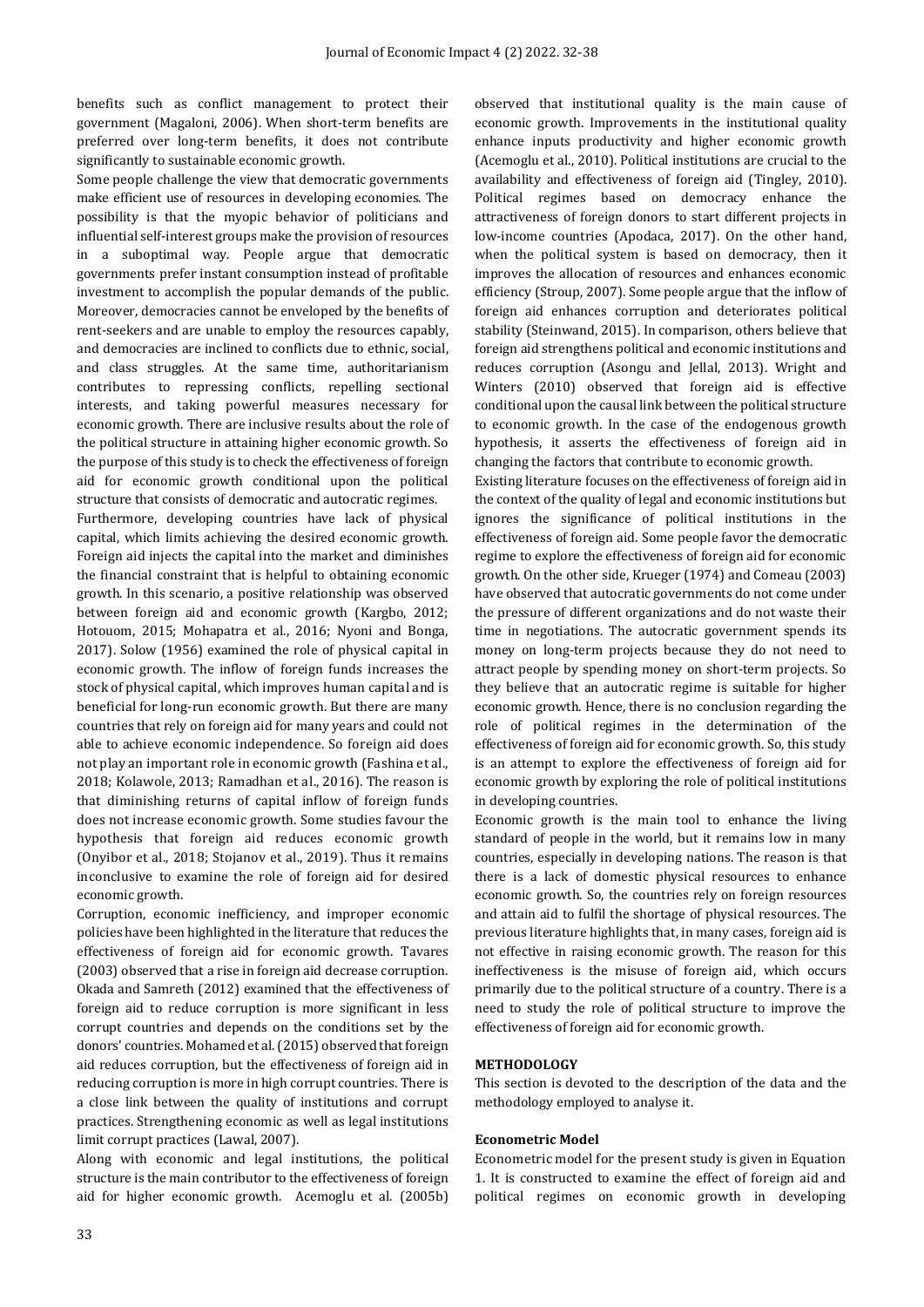countries. This model is based on the work of Arndt et al. (2015).

$$
GDPG_{it} = \alpha_0 + \alpha_1 F AID_{it} + \alpha_2 DEM_{it} + \alpha_3 GCF_{it} + \alpha_4 GFCE_{it}
$$
  
+  $\alpha_5 CPI_{it} + \alpha_6 GFAID * DEM_{it}$   
+  $u_{it}$  (1)

Where economic growth is used as a dependent variable. It is in the log form that reduces the effectiveness of the outlier and makes the distribution well behaved. In the above model, 'i' denotes the number of cross-sections  $(i = 1, 2, ... 40)$  and 't' denotes the number of time period  $(t = 2006, 2007 \dots 2018)$ . Foreign aid (FAID) is an explanatory variable, and official development assistance (ODA) is used as a proxy variable to check the effectiveness of foreign aid for economic growth. Political regimes (DEM) show the role of democracy, and the democracy index was used to observe its role in economic growth. Different indicators are used to measure the democracy index, such as the electoral process, the function of government, political participation, political culture, and civil liberties. The value of the democracy index lies between 1 to 10, and a higher value of the index indicates a more democratic regime.

Other control variables include log of gross capital formation (GCF), log of real financial consumption expenditures (GFCE), and Consumer price index (CPI). Along with these explanatory variables, an interaction term is introduced in the model, which shows the effectiveness of foreign aid in democratic regimes. Foreign aid and democracy index interacted to capture their combined effect on economic growth. Data for the democracy index was taken from International Country Risk Guide (ICRG), while economic growth, real final consumption expenditures, consumer price index, and gross capital formation was obtained from world development indicators (WDI). The data consists of the period from 2006 to 2018 that include a sample of 40 developing countries (Appendix A).

#### **Unit Root Test**

Panel unit root test was employed in the study to test the stationarity of the variables. It informs us about the appropriate technique for regression analysis. Philips Peron test (PP test) was applied for this purpose. The general form of the test is as follows:

$$
Y_{it} = \rho_i y_{i,t-1} + z'_{it} \gamma_i + \varepsilon_{it} \tag{2}
$$

Where;  $i = 1,2,...T$  and  $N = 1,2,...N$ ;  $Y_{it}$  shows the variable being tested and  $\varepsilon_{it}$  is the stationary error term and  $z_{it}$  shows the panel specific means.

In the panel unit root test null hypothesis  $\rho = 1$  was tested against the alternative hypothesis of  $\rho < 1$ . Equation 2 is modified in the following version to test the null and alternative hypotheses in the unit root test.

$$
\Delta Y_{it} = \emptyset \rho_i y_{i,t-1} + z'_{it} \gamma_i + \varepsilon_{it} \tag{3}
$$

H<sub>0</sub>:  $\phi_i$  = 0 There is no problem of unit root and data is stationary H<sub>1</sub>:  $\emptyset_i \neq 0$  there is problem of unit root and data is stationary. Philips Peron test (PP test) was used to examine the significance of unit root problem in the data set. The advantage of Philips Peron is that it is feasible in the existence of the problems of autocorrelation and heteroscedasticity and preferable to check the stationary of variables in the context of cross section dependence in the variables.

A dynamic panel model was used in the study where the dependent variable is based on its lag value and other explanatory variables. The purpose of the inclusion of the lag of dependent variable in the model specification to control the problem of endogeneity in the model. So, it was used as an instrument in the model to control endogeneity. Levin et al. (2002) observed that first difference is not appropriate when the data set is small. SYS-GMM is beneficial to control the problems of omitted variable bias, unobserved panel heterogeneity and control measurement error. The general form of model described as follows:

$$
GDPG_{it} = \alpha_{it} + \gamma GDPG_{i,t-1} + \sum_{p=1}^{p} \beta_p Z_{it}^p + \sum_{q=1}^{q} \beta_q Z_{it}^q
$$

$$
+ \sum_{r=1}^{r} \beta_r Z_{it}^r + \varepsilon_{it} \tag{4}
$$

$$
E_{it} = v_{it} + e_{it}
$$

In this model  $GDPG_{it}$  indicates the log of real GDP growth rate that is a dependent variable.  $GDPG_{i,t-1}$  describe the lag of GDP growth rate.  $z_{it}$  represents the other predictor variables such as final consumption expenditures, gross fixed capital formation and inflation. There are some unobserved growth specific factors that were denoted by  $v_{it}$  and  $e_{it}$ . System GMM was used to remove the small sample bias in the model. The study uses the system GMM proposed by Arellano and Bover (1995) and Blundell and Bond (1998) to enhance the difference GMM by employing the system of equation with a level equation to solve the weak instrument problem. In the level equation, variables instruments with their own first differences and need for further instruments to enhance the efficiency. The efficiency of the equation under estimation is improved if moment conditions of its level form and the differenced forms are combined (Roodman, 2009). The system GMM works on a strong assumption that the first-differenced instruments used for the variables in levels should not be correlated with the unobserved country fixed effects (Asafo et al., 2019).

#### **RESULTS AND DISCUSSION**

Descriptive statistics of the study variables are presented in Table 1. The value of standard deviation for foreign aid (ODA) highlights that there is excessive variation in the data set. The mean value of democracy index is (3.74) which reveals that the level of democracy is very low in the selected countries. The most democratic country has achieved a score of 4.41, which depict that neither country has achieved medium level of democracy (i.e., 5). The value of standard deviation for economic growth is not too high that elaborates that there is not many differences in economic growth among the countries. Table 2 talks about the stationarity of the variables. It is helpful to obtain unbiased results by employing suitable econometric techniques to find the coefficients. The results revealed that all the variables are stationary at the level or first difference.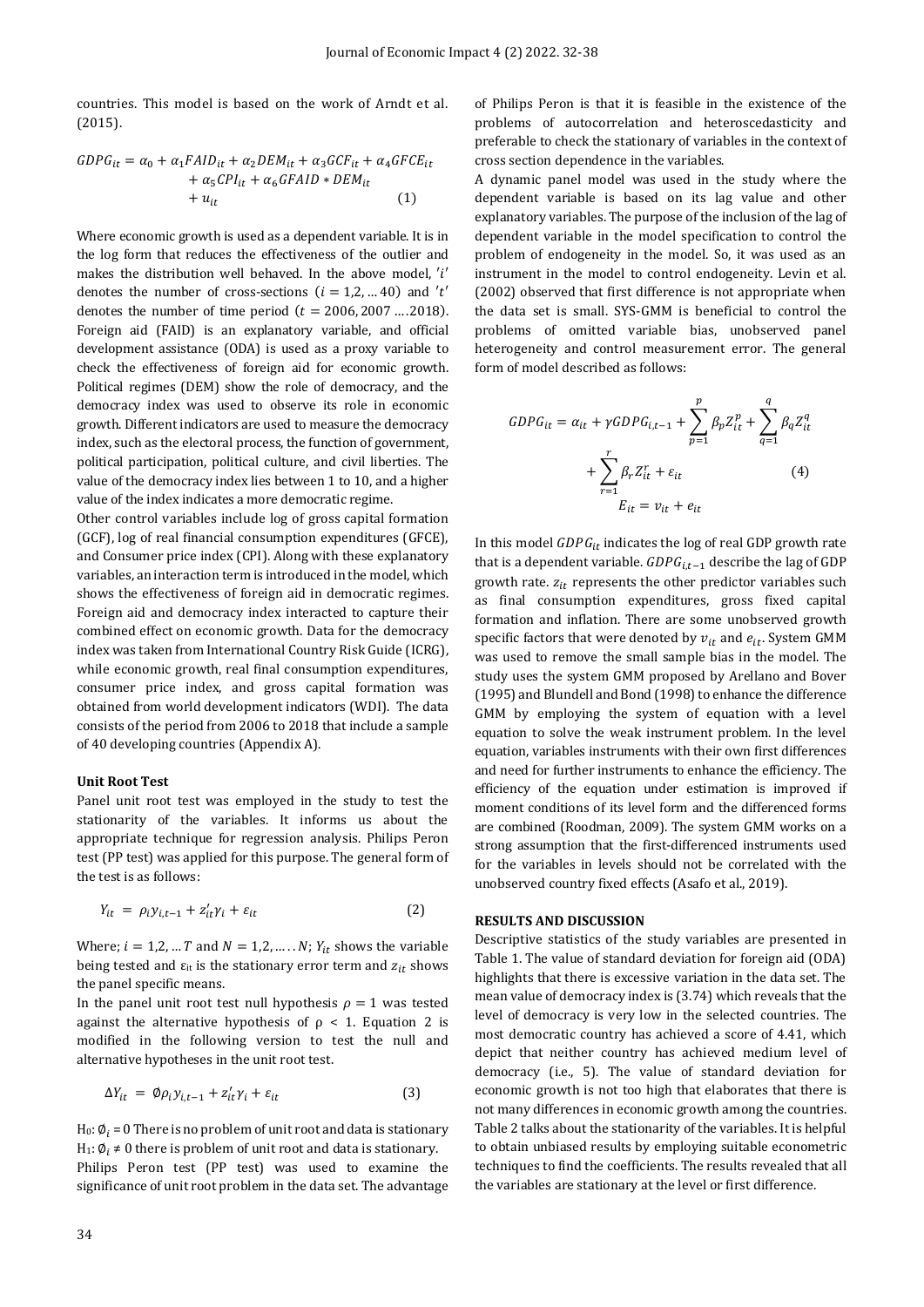| Tuble 1. Bullillary Beatlettes of the pailor autor |      |       |           |       |       |  |
|----------------------------------------------------|------|-------|-----------|-------|-------|--|
| Variable                                           | Obs. | Mean  | Std. Dev. | Min   | Max   |  |
| GDP                                                | 519  | 24.16 | 1.60      | 21.26 | 28.66 |  |
| <b>ODA</b>                                         | 510  | 19.88 | 3.17      | 1.32  | 23.15 |  |
| <b>DEMO</b>                                        | 520  | 3.74  | .41       | 2.71  | 4.41  |  |
| GCF                                                | 508  | 22.75 | 1.71      | 19.17 | 27.62 |  |
| <b>GFCE</b>                                        | 509  | 22.15 | 1.57      | 19.14 | 26.42 |  |
| <b>CPI</b>                                         | 512  | 4.72  | .31       | 3.99  | 6.79  |  |

Table 1. Summary statistics of the panel data.

Note: The selected variable description is directed in Appendix B.

Table 2. Panel Unit Root Results.

| Variable    | Inverse chi-squared | p-value |  |
|-------------|---------------------|---------|--|
| GDP         | 163.26              | 0.000   |  |
| <b>ODA</b>  | 266.56              | 0.000   |  |
| <b>DEMO</b> | 118.99              | 0.003   |  |
| GCF         | 169.53              | 0.000   |  |
| GFCE        | 140.50              | 0.000   |  |
| CPI         | 180.77              | 0.000   |  |

Note: P-values indicate that all variables are statistically stable.

The results of Phillips Peron (PP) test indicate that the null hypothesis of non-stationary is to be rejected against the alternative hypothesis because the p-value is less than .05 for all selected variables. Table 3 informs about the significance of different variables for economic growth in developing countries. The first column talks about the explanatory variables included in the model that affect economic growth. Column 2 highlights the results of pooled OLS, whereas column 3 shows the results of SYS-GMM, which confirms the robustness of the estimated parameters. The sign for the coefficient of lag GDP is positive which shows that the growth rate of the previous year significantly affects the current economic growth in developing countries (Kisman, 2017).

The sign for foreign aid is negative which highlights that foreign aid has a negative effect on economic growth (Asongu & Nwachukwu, 2016). The reason is that foreign aid act as a substitute for domestic savings and investment (Niyonkuru, 2016). The donor countries also interfere in the economic policies of recipient countries which deteriorate economic growth in the long run (Akramov, 2012).

Mostly, foreign aid is given to developing countries for the unproductive purposes of accelerating inflation and is not beneficial for economic growth (Adelman, 2000). The positive sign of the democracy index shows that as the level of democracy improves, then countries achieve higher economic growth. The reason is that in democratic regimes, the government is accountable to its citizens and uses efficient allocation of resources (Ribot, 2004). Better allocation of resources moves the economy on the path to higher economic growth (Bjornskov & Foss, 2016).

Table 3. Regression Results: Economic Growth is a dependent variable.

| Variables                  | Pooled OLS  | Sys. GMM    |
|----------------------------|-------------|-------------|
| Constant                   | $0.585***$  | $-9.785*$   |
|                            | (0.000)     | (0.060)     |
| $GDP(-1)$                  | $0.955***$  | $0.860***$  |
|                            | (0.000)     | (0.000)     |
| ODA                        | $-0.015**$  | $-0.499**$  |
|                            | (0.029)     | (0.037)     |
| <b>DEMO</b>                | $0.113**$   | 2.884**     |
|                            | (0.015)     | (0.043)     |
| ODA*DEMO                   | $0.006**$   | $0.151**$   |
|                            | (0.017)     | (0.030)     |
| GC                         | $0.036***$  | $0.106***$  |
|                            | (0.000)     | (0.009)     |
| GFCE                       | 0.004       | $0.076**$   |
|                            | (0.480)     | (0.040)     |
| <b>CPI</b>                 | $-0.015***$ | $-0.079***$ |
|                            | (0.003)     | (0.008)     |
| Countries                  | 40          | 40          |
| <i><b>Observations</b></i> | 456         | 454         |
| $F\text{-}stat$ (p-value)  | 0.000       | 0.000       |
| $AR_2$ (p-value)           |             | 0.299       |
| Sargan Test (p-value)      |             | 0.267       |

Note: P-values reported in parentheses, statistical significance at the 10%, 5%, and 1% levels are indicated by \*, \*\* and \*\*\*, respectively. Hausman test is used to check the endogeneity.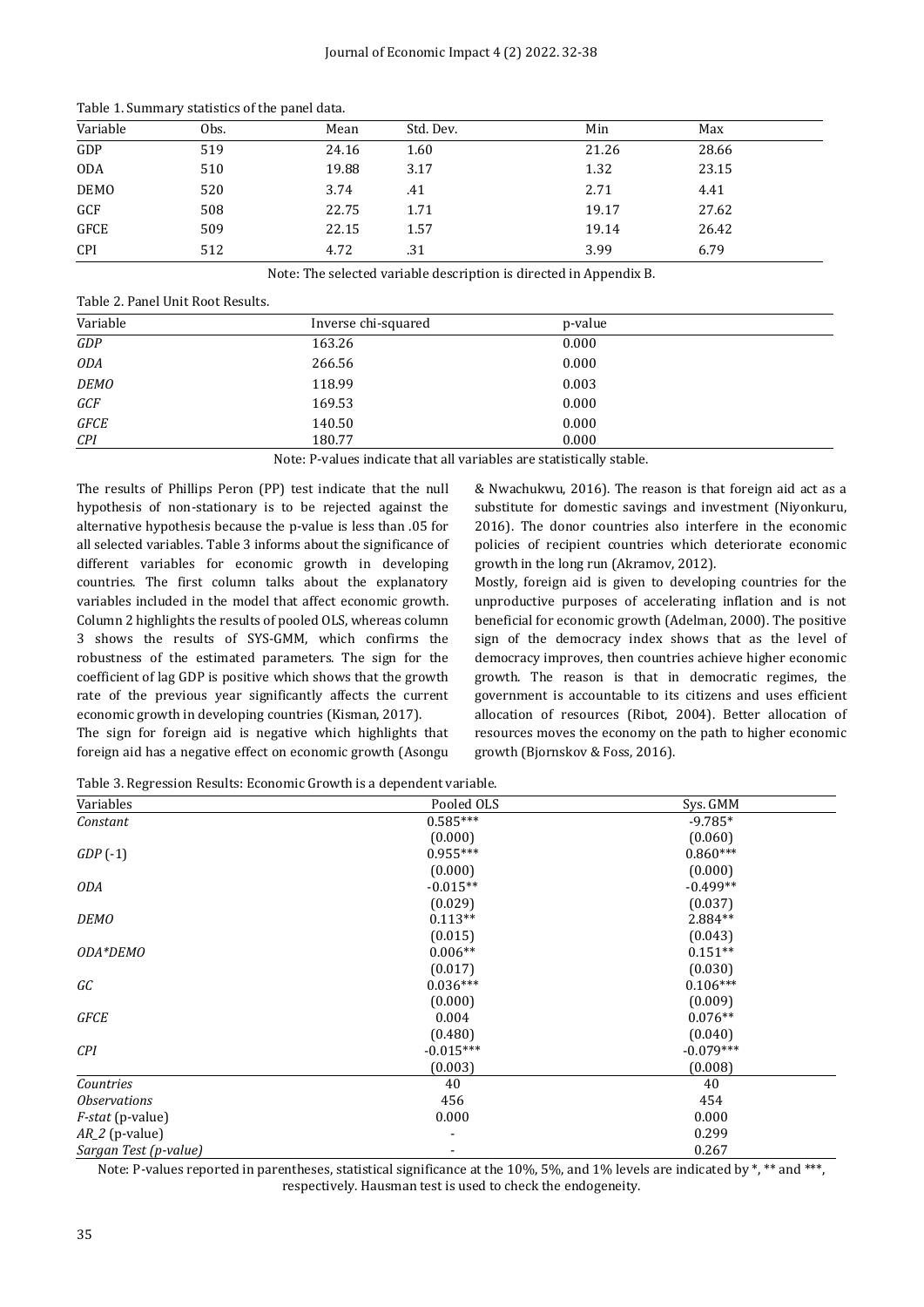The coefficient of the interaction term is positive, which highlights that if foreign aid is given to democratic countries, then it results in higher economic growth (Alemu & Lee, 2015). The major object is that when funds of foreign aid are transferred to developing countries, then it deteriorates economic growth, but if these funds are transferred towards the countries where a better democracy, then it enhances economic growth. In the regimes of democracy, foreign aid funds are used for productive purposes because the government takes votes from the people to sustain its political power (Lancaster, 2008).

Evidence revealed that in autocratic regimes, the government used funds for their self-interest instead of people's interest (Butkiewicz and Yanikkaya, 2006). So, it generates inefficiency in the market and deteriorates the level of economic growth. Gross fixed capital formation and consumption expenditures have a positive effect on economic growth, whereas inflation negatively affects economic growth.

#### **CONCLUSIONS AND RECOMMENDATIONS**

This study was intended to explore the effect of political regimes in the determination of the effectiveness of foreign aid for economic growth in developing countries. This study utilized System GMM for estimation. The results of this study revealed that foreign aid is not beneficial for economic growth because it acts as a substitute for domestic savings, and countries make inefficient use of resources. On the other hand, a country achieves higher economic growth if it improves its democratic attributes. As the score of the democracy index improves, then it accelerates economic growth because the democratic government is accountable to the people and allocates resources efficiently. The results confirm the hypothesis that as foreign aid is given to democratic countries, then it is beneficial for economic growth. So the autocracy is the main obstacle to the effectiveness of foreign aid for economic growth. Based on our findings, this study recommends that donor agencies should distribute foreign aid to the countries based on their democracy scores. More aid should be allocated to countries faring better at their democracy scores.

#### **REFERENCES**

- Acemoglu, D., Griffith, R., Aghion, P., Zilibotti, F., 2010. Vertical integration and technology: theory and evidence. J. Eur. Econ. Assoc. 8, 989–1033.
- Acemoglu, D., Johnson, S., Robinson, J., 2005a. The rise of Europe: Atlantic trade, institutional change, and economic growth. Am. Econ. Rev. 95, 546–579.
- Acemoglu, D., Johnson, S., Robinson, J.A., 2001. The colonial origins of comparative development: An empirical investigation. Am. Econ. Rev. 91, 1369–1401.
- Acemoglu, D., Johnson, S., Robinson, J.A., 2005b. Institutions as a fundamental cause of long-run growth. Handb. Econ. Growth 1, 385–472.
- Adelman, I., 2000. The role of government in economic development, in: Foreign Aid and Development. Routledge, pp. 53–75.
- Aghion, P., Ljungqvist, L., Howitt, P., Howitt, P.W., Brant-Collett, M., García-Peñalosa, C., 1998. Endogenous growth theory. MIT press.
- Akramov, K.T., 2012. Foreign aid allocation, governance, and economic growth. University of Pennsylvania Press.
- Alemu, A.M., Lee, J.-S., 2015. Foreign aid on economic growth in Africa: a comparison of low and middle-income countries. South African J. Econ. Manag. Sci. 18, 449– 462.
- Apodaca, C., 2017. Foreign aid as foreign policy tool, in: Oxford Research Encyclopedia of Politics.
- Arellano, M., Bover, O., 1995. Another look at the instrumental variable estimation of error-components models. J. Econom. 68, 29–51.
- Arndt, C., Jones, S., Tarp, F., 2015. Assessing foreign aid's longrun contribution to growth and development. World Dev. 69, 6–18.
- Asafo, S.S., Matuka, A., Dominic, N., 2019. External debt and economic growth: two-step system GMM evidence for Sub-Saharan Africa countries. Int. J. Business, Econ. Manag. 6, 39–48.
- Asongu, S., Jellal, M., 2013. On the channels of foreign aid to corruption. Econ. Bull. 33, 2191–2201.
- Asongu, S.A., Nwachukwu, J.C., 2016. Foreign aid and governance in Africa. Int. Rev. Appl. Econ. 30, 69–88.
- Barro, R.J., 1990. Government spending in a simple model of endogeneous growth. J. Polit. Econ. 98, S103–S125.
- Besley, T., Kudamatsu, M., 2006. Health and democracy. Am. Econ. Rev. 96, 313–318.
- Bjornskov, C., Foss, N.J., 2016. Institutions, entrepreneurship, and economic growth: what do we know and what do we still need to know? Acad. Manag. Perspect. 30, 292– 315.
- Blundell, R., Bond, S., 1998. Initial conditions and moment restrictions in dynamic panel data models. J. Econom. 87, 115–143.
- Butkiewicz, J.L., Yanikkaya, H., 2006. Institutional quality and economic growth: Maintenance of the rule of law or democratic institutions, or both? Econ. Model. 23, 648–661.
- Comeau, L., 2003. Democracy and growth: A relationship revisited. East. Econ. J. 29, 1–21.
- Easterly, W., Levine, R., 2003. Tropics, germs, and crops: how endowments influence economic development. J. Monet. Econ. 50, 3–39.
- Fashina, O.A., Asaleye, A.J., Ogunjobi, J.O., Lawal, A.I., 2018. Foreign aid, human capital and economic growth nexus: Evidence from Nigeria. J. Int. Stud. 11, 104–117.
- Finkel, S.E., Pérez-Liñán, A., Seligson, M.A., 2007. The effects of US foreign assistance on democracy building, 1990– 2003. World Polit. 59, 404–439.
- Gamble, A., 1995. The new political economy. Polit. Stud. 43, 516–530.
- Gorwa, R., Ash, T.G., 2020. Democratic transparency in the platform society. Soc. Media Democr. State Field, Prospect. Reform 286.
- Hotouom, L.M., 2015. The effect of foreign aid on economic growth in Tanzania. Stellenbosch Univ. Res. Gate. Available at https//www. Res. net/publication/283644604.
- Howitt, P., 2000. Endogenous growth and cross-country income differences. Am. Econ. Rev. 90, 829–846.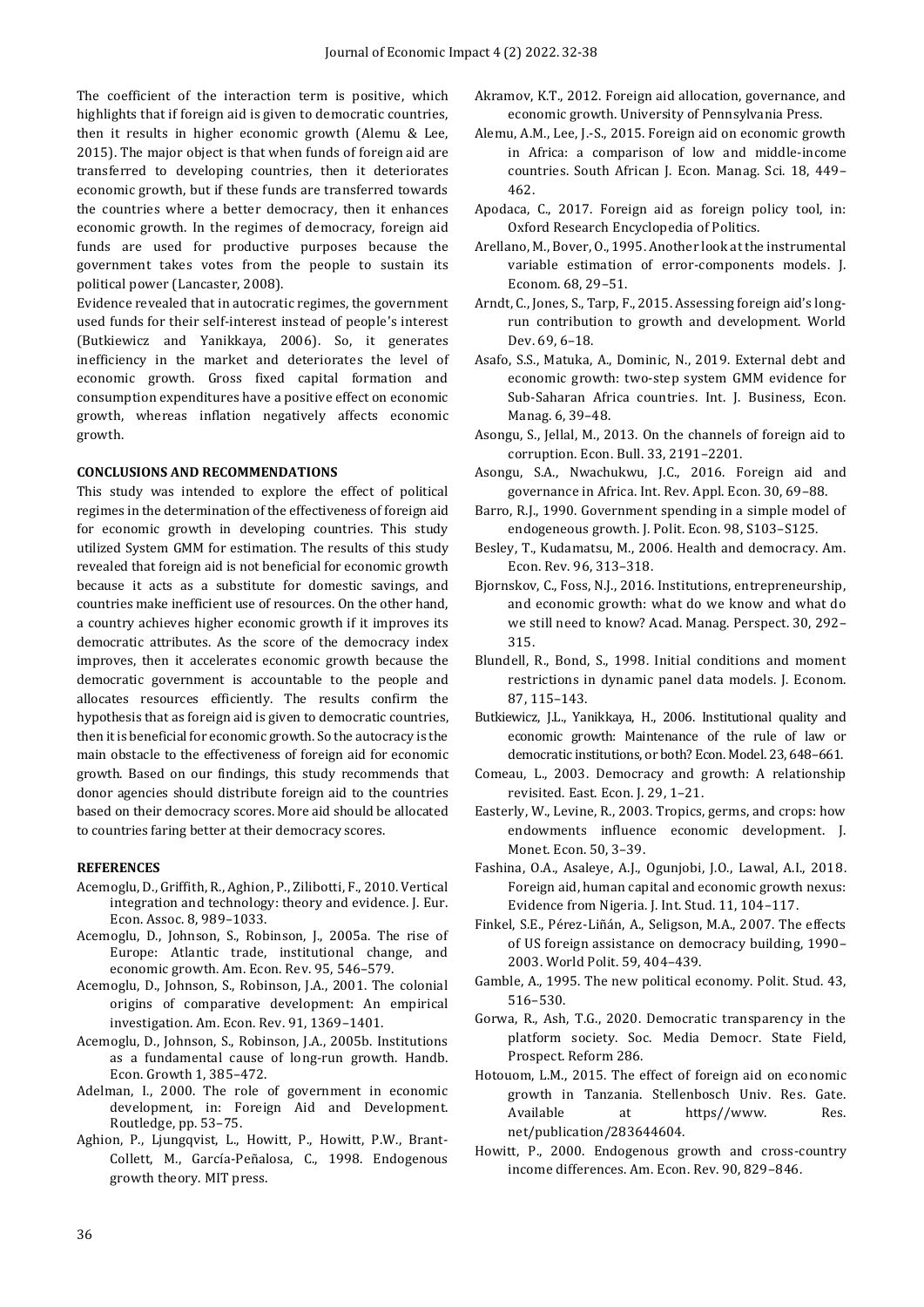- Kargbo, P.M., 2012. Impact of foreign aid on economic growth in Sierra Leone: Empirical analysis. WIDER Working Paper.
- Kisman, Z., 2017. Model for overcoming decline in credit growth (case study of Indonesia with time series data 2012M1-2016M12). J. Internet Bank. Commer. 22, 1–11.
- Kolawole, B.O., 2013. Foreign assistance and economic growth in Nigeria: The two-gap model framework. Am. Int. J. Contemp. Res. 3, 153–160.
- Krueger, A.O., 1974. The political economy of the rent-seeking society. Am. Econ. Rev. 64, 291–303.
- Lancaster, C., 2008. Foreign aid: Diplomacy, development, domestic politics. University of Chicago Press.
- Lawal, G., 2007. Corruption and development in Africa: challenges for political and economic change. Humanit. Soc. Sci. J. 2, 1–7.
- Levin, A., Lin, C.-F., Chu, C.-S.J., 2002. Unit root tests in panel data: asymptotic and finite-sample properties. J. Econom. 108, 1–24.
- Lucas Jr, R.E., 1988. On the mechanics of economic development. J. Monet. Econ. 22, 3–42.
- Magaloni, B., 2006. Voting for autocracy: Hegemonic party survival and its demise in Mexico. Cambridge University Press Cambridge.
- Mohamed, M.R., Kaliappan, S.R., Ismail, N.W., Azman-Saini, W.N.W., 2015. Effect of foreign aid on corruption: evidence from Sub-Saharan African countries. Int. J. Soc. Econ. 42, 47-63.
- Mohapatra, G., Giri, A.K., Sehrawat, M., 2016. Foreign aid, macroeconomic policies and economic growth nexus in India: An ARDL bounds testing approach. Theor. Appl. Econ. 23.
- Niyonkuru, F., 2016. Failure of foreign aid in developing countries: A quest for alternatives. Bus. Econ. J. 7, 1–9.
- North, D.C., 2005. Institutions', Journal of Economic Perspectives, 5, 97-112.
- North, D.C., 2016. Institutions and economic theory. Am. Econ. 61, 72–76.
- Nyoni, T., Bonga, W.G., 2017. Foreign aid–economic growth nexus: A systematic review of theory & evidence from

developing countries. Dyn. Res. Journals' J. Econ. Financ. 2, 1–16.

- Okada, K., Samreth, S., 2012. The effect of foreign aid on corruption: A quantile regression approach. Econ. Lett. 115, 240–243.
- Onyibor, K., Bah, S.İ., Tomiwa, A., 2018. Aid-growth relationship: evidence from a co-integratıon analysis for the five poorest countries of the world. LAÜ Sos. Bilim. Derg. 9, 121–137.
- Ramadhan, A.A., Jian, Z.H., Pacific, Y.K.T., Abeid, A.R., 2016. Impact of Foreign Aid on Tanzania Economic Growth-Time Series Approach. Acad. Soc. Sci. J. 1, 89–94.
- Ribot, J.C., 2004. Waiting for democracy. World Resour. Institute, Washington, DC, USA.
- Romer, P.M., 1986. Increasing returns and long-run growth. J. Polit. Econ. 94, 1002–1037.
- Roodman, D., 2009. A note on the theme of too many instruments. Oxf. Bull. Econ. Stat. 71, 135–158.
- Savvides, A., Stengos, T., 2020. Human capital and economic growth. Stanford University Press.
- Selaya, P., Sunesen, E.R., 2012. Does foreign aid increase foreign direct investment? World Dev. 40, 2155–2176.
- Solow, R.M., 1956. A contribution to the theory of economic growth. Q. J. Econ. 70, 65–94.
- Steinwand, M.C., 2015. Foreign aid and political stability. Confl. Manag. Peace Sci. 32, 395–424.
- Stojanov, R., Němec, D., Žídek, L., 2019. Evaluation of the longterm stability and impact of remittances and development aid on sustainable economic growth in developing countries. Sustainability 11, 1538.
- Stroup, M.D., 2007. Economic freedom, democracy, and the quality of life. World Dev. 35, 52–66.
- Tavares, J., 2003. Does foreign aid corrupt? Econ. Lett. 79, 99– 106.
- Tingley, D., 2010. Donors and domestic politics: Political influences on foreign aid effort. Q. Rev. Econ. Financ. 50, 40–49.
- Wright, J., Winters, M., 2010. The politics of effective foreign aid. Annu. Rev. Polit. Sci. 13, 61–80.

Appendix A. List of Countries.

| $\mathbf{1}$<br>MENA(8) | Africa (28)  |            |              |          | South Asia (4) |
|-------------------------|--------------|------------|--------------|----------|----------------|
| Algeria                 | Benin        | Guinea     | Namibia      | Sudan    | Bangladesh     |
| Egypt                   | Botswana     | Kenya      | Niger        | Tanzania | India          |
| Iran                    | Burkina Faso | Lesotho    | Nigeria      | Togo     | Pakistan       |
| Jordan                  | Burundi      | Madagascar | Rwanda       | Tunisia  | Sri Lanka      |
| Lebanon                 | Cameroon     | Malawi     | Senegal      | Uganda   |                |
| Morocco                 | Chad         | Mali       | Sierra Leone | Zimbabwe |                |
| Oman                    | Congo        | Mauritius  | South Africa |          |                |
| Saudi Arabia            |              | Mozambique |              |          |                |